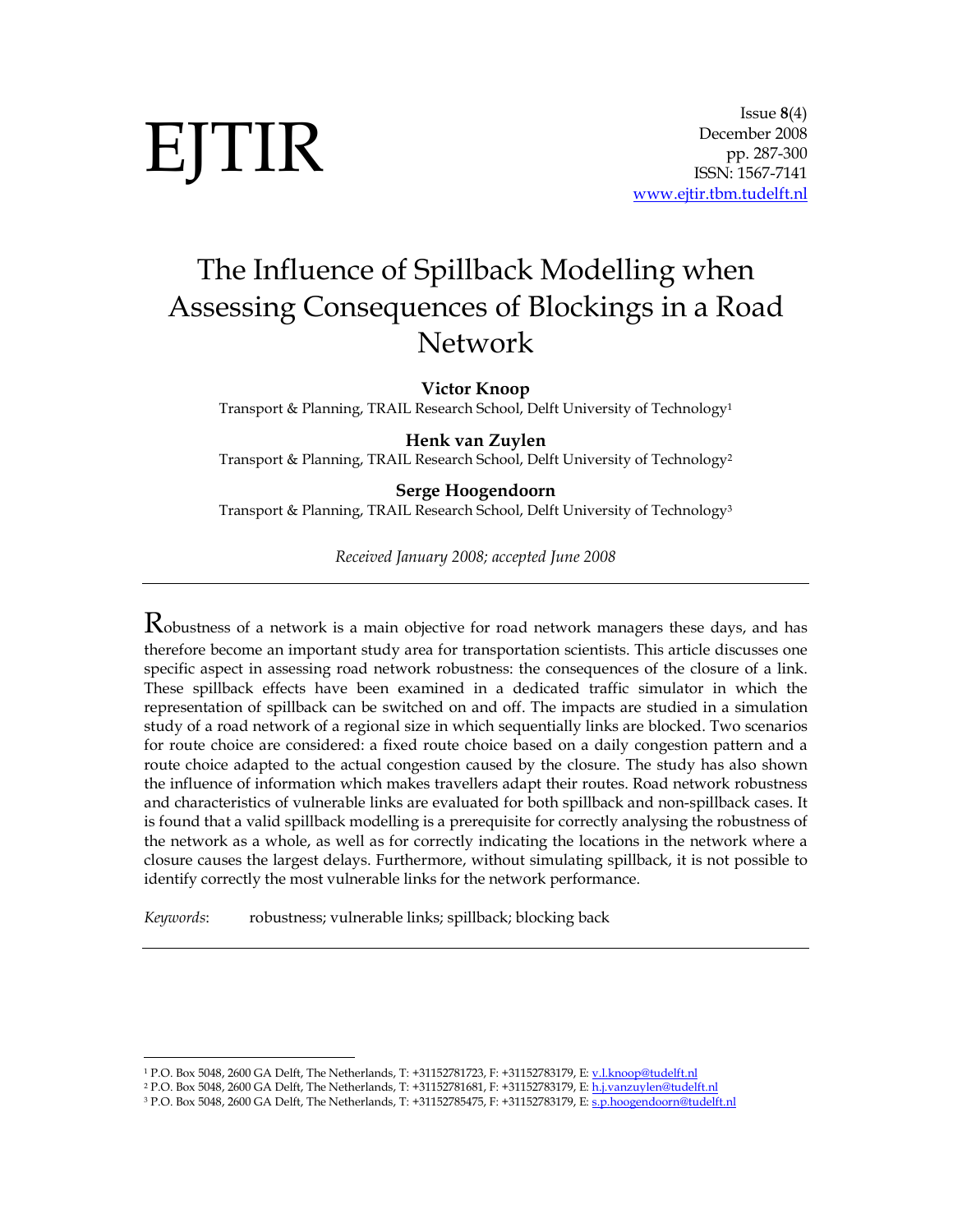The Influence of Spillback Modelling when Assessing Consequences of Blockings in a Road Network Marginal Railway Infrastructure Costs in a Dynamic Context

# 1. Introduction

Reliable road networks are valued by both travellers and network authorities, as shown for instance by Bogers et al. (2005) and Liu et al. (2004). From the perspective of the traveller, Bates et al. (2001) found, for example, that one minute reduction of standard deviation of travel time and two minutes of actual travel time are equally valued. Bogers and van Zuylen (2004) showed that drivers avoid routes that are on the average the quickest but have a probability of exceptional high travel times. Robustness of networks is the ability of a network to cope with variations in demand or network capacity without much influence on travel times. This network property is a corner stone for travel time reliability. The mentioned variations can be caused by normal daily fluctuations in demand and supply as empirically shown by Tu et al. (2005). Another cause for this variation is the closure of a link by an incident or road maintenance. This is not part of the normal daily fluctuations and reduces the capacity.

There are two analyses that are considered in this article. The first one is the reduction of performance of a network caused by an incident. That is, we only consider the impacts on network robustness caused by a fluctuation in the supply side. The different risks on incidents on different links are not considered in this article. The second one is the location where a link closure has the biggest impact. We take a look at both these analyses.

Research projects assessing road network robustness use different traffic simulation models. The models differ, among others, in the way the spatial dynamics of traffic flow and congestion are described. Due to the complexity of the network and traffic flow modelling (and thus computation time), sometimes spillback, i.e. congestion propagation to a more upstream link, is not modelled (for instance, Kraan et al. (2008)). This article compares the simulation of link network robustness for scenarios with and without spillback modelled in order to assess the need of proper spillback modelling. The method we use works as follows: we sequentially block all links, one at a time, and compare the results in network performance. Furthermore, we analyze the influence of route advice: a distinction is made for cases in which road users adapt their route choice to the new situation with a blocked link and congestion and a situation in which they take their usual routes.

It turns out that different modelling assumptions on spillback models affect the results of assessment of the consequences of link blockings. The results of the assessment can be either a value for network vulnerability or a ordering of most important links. The aim of this article is to show the effects of spillback modelling assumption on the outcomes of a study.

It is found that the robustness assessment differs considerably for different approaches. Therefore spillback should be well modelled in robustness studies.

# 2. State of the Art

A considerable part of delays is caused by incidents. Kwon et al. (2006) show that this is around 25% for the USA; a similar number is found for the Netherlands in "Inventarisatie Beleidseffecten Incidentmanagement" (2007). In this article, we discuss the consequences of an incident in detail. One could separate the search for important (sometimes called vulnerable) links in four categories, which do have overlaps.

Looking at past research on network vulnerability, four categories can be identified:

- Flow characteristics of network links
- Single assignment (user-equilibrium)
- Analytical game-theoretical approaches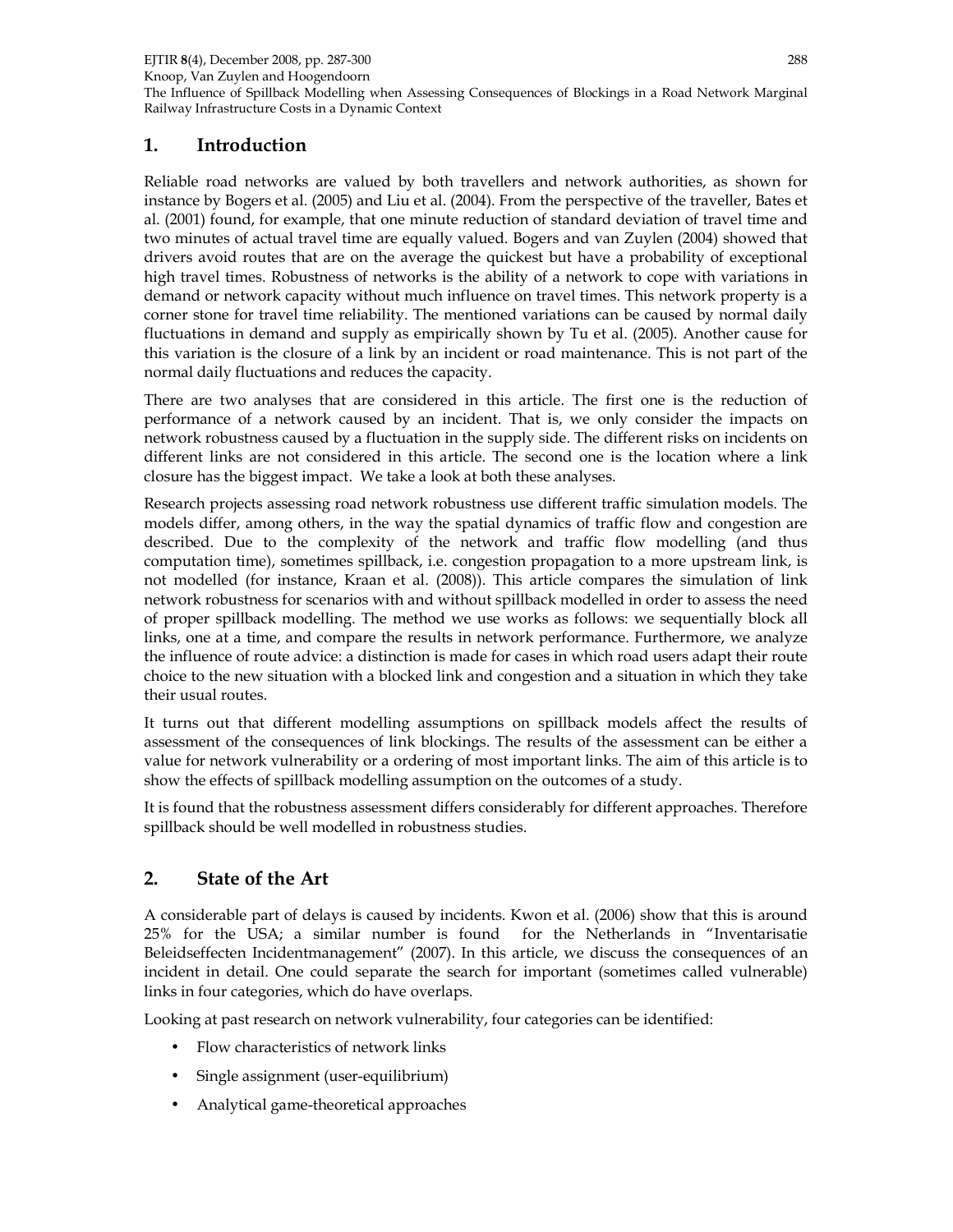Knoop, Van Zuylen and Hoogendoorn

The Influence of Spillback Modelling when Assessing Consequences of Blockings in a Road Network Marginal Railway Infrastructure Costs in a Dynamic Context

• Dynamic simulation of all possible closures

The first approach is the one taken by, amongst others, Tampère et al. (2007). Their paper presents criteria to find important link. The method accounts for the traffic dynamics. For example, the time until a backwards growing traffic jam reaches a junction is computed. A short time to reach a junction and a high flow on the upstream link are two of their criteria. There are more papers which present indicators (for example, volume over capacity ratio) in an equilibrium-assigned network to find the most important links. Knoop et al. (2007b) review criteria presented in three articles and conclude that these link-based indicators cannot predict the consequence of a link closure.

The second approach is the one proposed by Murray-Tuite and Mahmassani (2004). It starts with an equilibrium assignment, just as Tampère et al. (2007). This approach adds a rerouting for traffic over blocked links. Sequentially links are blocked and the flow on the blocked links is reassigned. The travel times depend on the flows on the links. Kraan et al. (2008) propose a scheme which identifies important links in different stages. The first two steps are similar to the method proposed by Murray-Tuite and Mahmassani (2004). In the final step, links that are potentially most important are ordered using a more accurate model. Kraan et al. (2008) use this approach to overcome the computational effort of doing a separate simulation for each blocked link. In addition to the effect of incidents, they also estimate the probability of a closure and compute the vulnerability as probability times effect, in which the effect is the total delay.

The third category is introduced by Bell (2000) and Bell and Cassir (2002). It is an analytical, game theoretical approach. Rather then using the statistic probabilities on an incident, they calculate the maximum disruption of one incident, given that the place is unknown. Mathematically, it is described as an "evil entity" that wants to destroy a network and is given the possibility to destroy a limited number of links. In the second approach, there is just one rerouting step. In this approach, the travellers will account for failing routes when making their route choice. It is iteratively calculated which routes are optimal for the users (users will take that route) and what will be the worst place for a link closure (travellers will count on that situation). Those links that harm the network performance most if they are blocked are called important. One could make various assumptions for the route choice that is made. Where Bell (2000) and Bell and Cassir (2002) propose a strict risk-averse route choice, Nagae and Akamatsu (2007) relax this assumption and propose a distribution of risk-averseness. It holds for all of these contributions that the lower the effect of the dropout of links is, the more robust one can consider the network. In this approach, results are based on an analytical approach and a mathematical framework is set; in both articles by Bell (2000) and Bell and Cassir (2002), a simple network is used as test case.

The fourth approach, described by Knoop et al. (2005), takes the computational demanding route of computing a dynamic traffic assignment for each possible closure. It identifies important links in a real-size network by running a full dynamic simulation for each possible case, i.e. each place of a closure. It then tries to deduct the properties of the most important links. The study underlines the importance of spillback effects in busy areas. Jenelius et al. (2006) also takes the approach of a full computation. Since they apply the method to an area in East Sweden with less traffic and less congestion (roads with 450 vehicles per day summed over both directions), there is no need for a simulation which accounts for spillback.

The majority of the articles on important links do not take spillback into account. Earlier, we presented a study to see the importance of spillback for finding the vulnerability of a link Knoop et al. (2007a). In that study, the route choice was taken fixed. In this article, we show that also if the route choice varies over time, spillback effects are important for the robustness and the identification of the important links. This article focuses mainly on the importance of spillback on the identification of the most important links in a real-world network.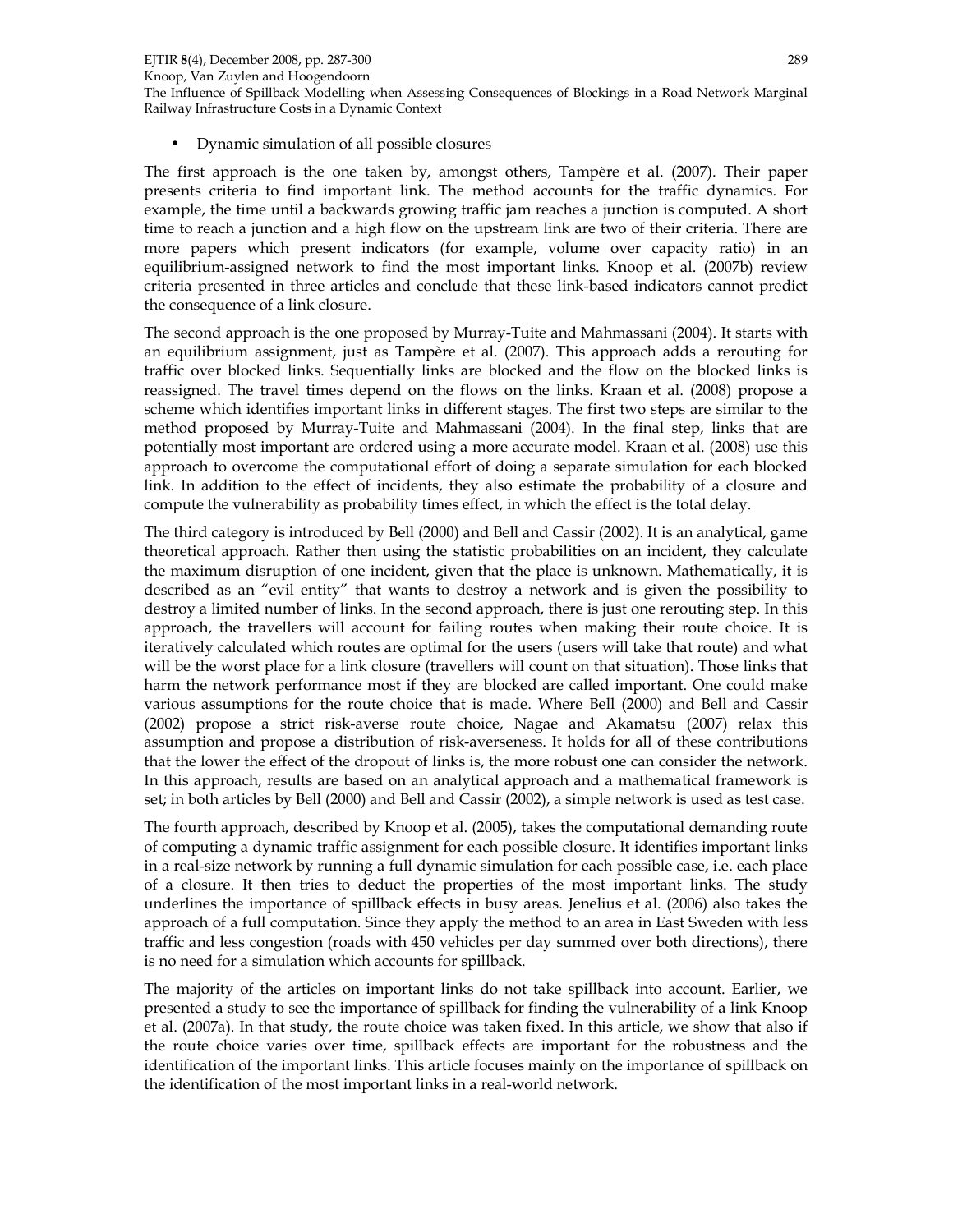Knoop, Van Zuylen and Hoogendoorn

The Influence of Spillback Modelling when Assessing Consequences of Blockings in a Road Network Marginal Railway Infrastructure Costs in a Dynamic Context

# 3. Research approach

The research approach that is taken in this article is outlined in Figure 1.



Figure 1. Outline of the research approach

We will simulate the traffic flow with all different blockages. Two different traffic flow models will be used. They are identical, except for the modeling of spillback. In one of the models, there is spillback, in the other, there is not. They are described in detail in section 3.1. Regarding route choice, we consider two options. In the first option, the route choice is adapted to the recurrent congestion, but travelers will never deviate from their standard routes (even though there is a unexpected queue or a closure). In the second option, they will be informed about the traffic states in the network every 15 minutes and adapt their routes accordingly. A detailed description of the route choice models is given in section 3.2.

One could combine the results pair-wise. One pair could be the scenario with spillback and with information and the scenario without spillback and with information. Comparing these will show whether it is needed to model spillback. This is also found in the following pair: the model with spillback and without information and the model without spillback without information. Comparing the result with spillback with information and the result with spillback without information gives the value of informing the travelers. This value can be computed from a nonspillback model. This gives a pair of a model result without spillback and with information and a result without spillback without information. The value of the information predicted by this nonspillback simulator can be compared by the value of the information with spillback modeled.

# 3.1 Traffic Flow Modelling

The best way to compare the results of the vulnerability of links in a spillback and in a nonspillback simulator is to use one simulator that can run simulations both with and without spillback. In this way, there are no differences in systematic errors. Because we are examining effects of the location of queues, we want to have a model with a reasonable queue dynamics. As far as we know, there is no such a model on the market in which spillback can be switched off. Therefore, we developed a macroscopic model in which spillback can be switched on and off. The section below briefly states the working of the model.

We use the continuum LWR-model proposed by Lighthill and Whitham (1955) and Richards (1956) that we solve with a Godunov scheme (Godunov, 1959). Lebacque (1996) showed how this is used for traffic flows, yielding a deterministic continuum traffic flow simulation model.

When a queue occurs, the queue may grow further upstream than the end of a link. Furthermore it can, depending on traffic conditions, dissolve from the head, while the tail of the queue still moves upstream. The traffic dynamics for a road stretch with a temporal bottleneck – which is typical for an incident – is plotted in Figure 2a. The queuing area is shaded in the top figure. In the lower figure, the number of cars in the queue is plotted. This is all present in a LWR model.

We choose a LWR model exactly for these properties: the queue dynamics are realistic, but it is not unnecessary complicated. For instance, second order effects (e.g., from synchronized flow to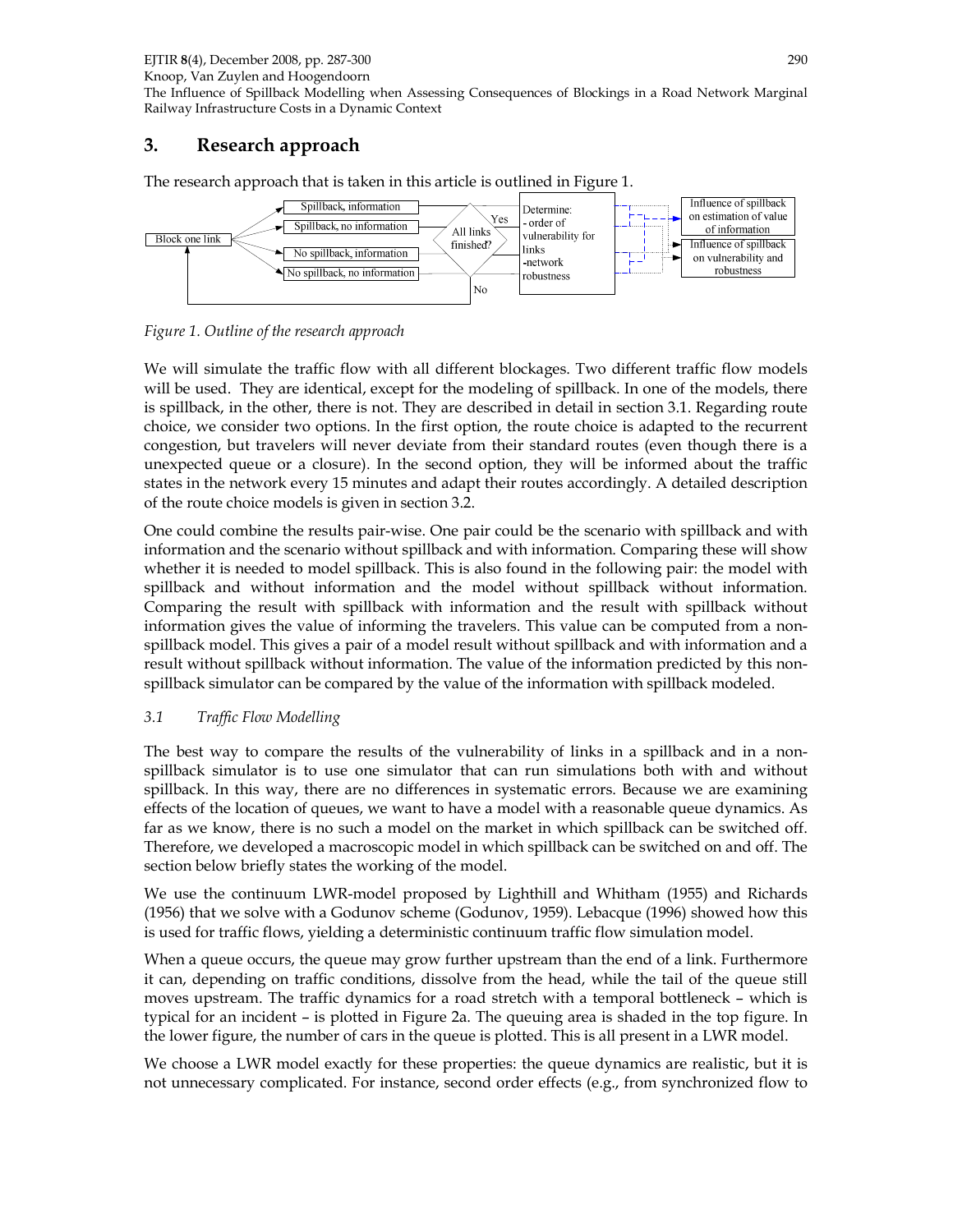EJTIR 8(4), December 2008, pp. 287-300 Knoop, Van Zuylen and Hoogendoorn The Influence of Spillback Modelling when Assessing Consequences of Blockings in a Road Network Marginal Railway Infrastructure Costs in a Dynamic Context 291

wide moving jams) have some minor influences, see Ngoduy (2006). We will neglect these in the remainder of this article.

When changing it to a non-spillback model, the flow at the upstream link is (by definition) not influenced by the queues on the (downstream) link. In our representation of a non-spillback model, the queue will grow upstream but does not cross the link border. This is achieved as follows: we choose the same LWR-representation of the traffic flow, but now the inflow in the most upstream cell of a link is not influenced by the density, but only determined by the (static) link capacity. In this way, the traffic dynamics are the same as the in the model with spillback modelled and the only difference is the spillback. Consequently, the density in this cell can reach very (unrealistically) high values. The queue dynamics of this model are plotted in Figure 2b. In the upper figure, the space-time diagram of the queue is plotted; in the lower figure the number of vehicles in the queue is plotted.

This study compares the situation with queues without spillback (as in Figure 2b) with the situation of full spillback (Figure 2a).



Figure 2. Congestion dynamics in a space-time plane. From left to right: a) realistic queue development, including spillback, b) implementation of a non-spillback model

#### 3.2 Route Choice Modelling

We consider two route choice possibilities. The first possibility is that the road users choose the routes that are fastest without an incident and do not deviate from it in case an incident occurs. That is, if their route turns out to be congested or blocked, they will have to wait in the queue. The second possibility is that when a road is blocked, travellers will adapt their routes according to the new situation. This implies that travellers are somehow correctly informed about prevailing traffic condition.

#### 3.2.1 Fixed routes

In this scenario, we assume that travellers use fixed routes to reach their destination. The routes should represent the everyday choice of the travellers. An equilibrium assignment would be suitable, but in our model, it would be too time consuming to compute. Instead, we choose to assign routes to travellers according to the fastest routes at the moment. The route choice model can also be found in Figure 3.

Routes are always determined for a 15-minute time interval. At the start of the next time interval, again the fastest routes are computed and vehicles are assigned to these new fastest routes. So we use a stochastic traffic assignment in which the (dynamically derived) traffic times of the previous period are used. This is repeated at the end of each time period. Half of the travellers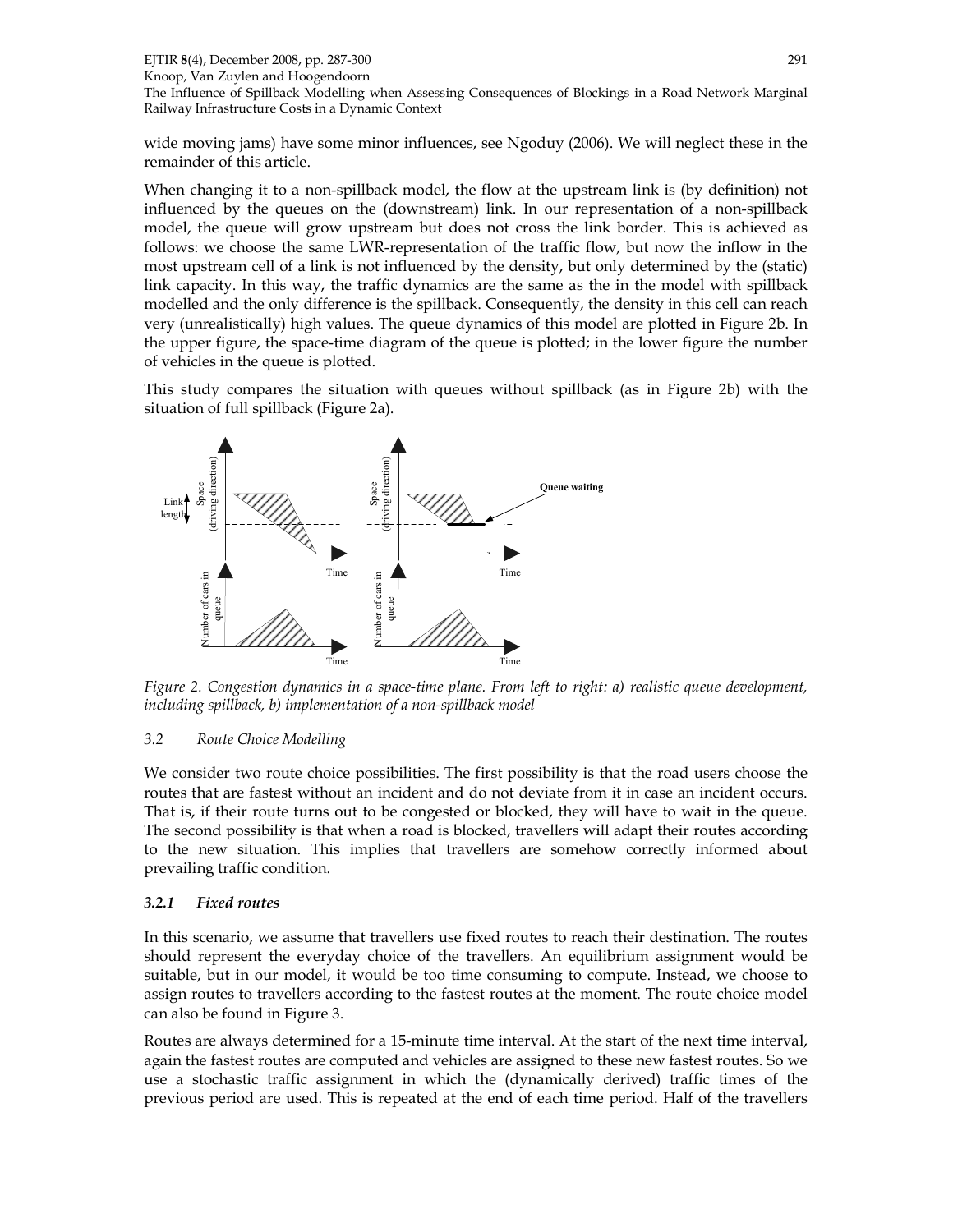Knoop, Van Zuylen and Hoogendoorn

The Influence of Spillback Modelling when Assessing Consequences of Blockings in a Road Network Marginal Railway Infrastructure Costs in a Dynamic Context

are assigned to the new route, whereas the other half holds the route in the previous period. Note that there routes are still based on the everyday travel times without a link closure.



Figure 3. The route choice module

The stochastic routes are found using a probit assignment. This means that for each node, we draw 20 random sets of draws of the link travel time. In each of these 20 sets, we determine the fastest route from that node to each destination. These 20 routes to destination d lead over a few exit links from the node. The destination specific split fraction  $\Psi$  is chosen proportional to the number of paths over the exit link from node  $n$ . We assume that the perceived link travel times are normally distributed with a standard deviation of 10% of the average travel time. This is the outcome of a basic calibration described in section: "Case study description".

The routes are stored as split fractions, which differ per node, destination and time interval. This split fraction  $\Psi(n,T,d)$  means for instance that in time T at node n of all travellers heading towards d 50% goes straight on, 30% turns left, and 20% turns right.

After a vehicle has set off for a certain route, at the next node it reaches, it will follow the routes found for that node. This can be another route then the route it was heading for. Even with 20 routes in the probit assignment, more than 20 routes are used from an origin to a destination.

In this scenario, the split factors are fixed and do not change because of the changing traffic operations. The resulting route set is referred to as  $\pi^*$  (G,ss), in which G is the network these routes are based on. A network with link b blocked is denoted as  $G_b$ .

The network flows and therefore also the delays  $D$  can be different for the scenario in which spillback is modelled and the scenario in which no spillback is modelled, so it depends also on the simulation of spillback, ss.

The performance of the network in this scenario can now mathematically be expressed as:

$$
D(\pi^*(G,ss),G_b,ss) \tag{1}
$$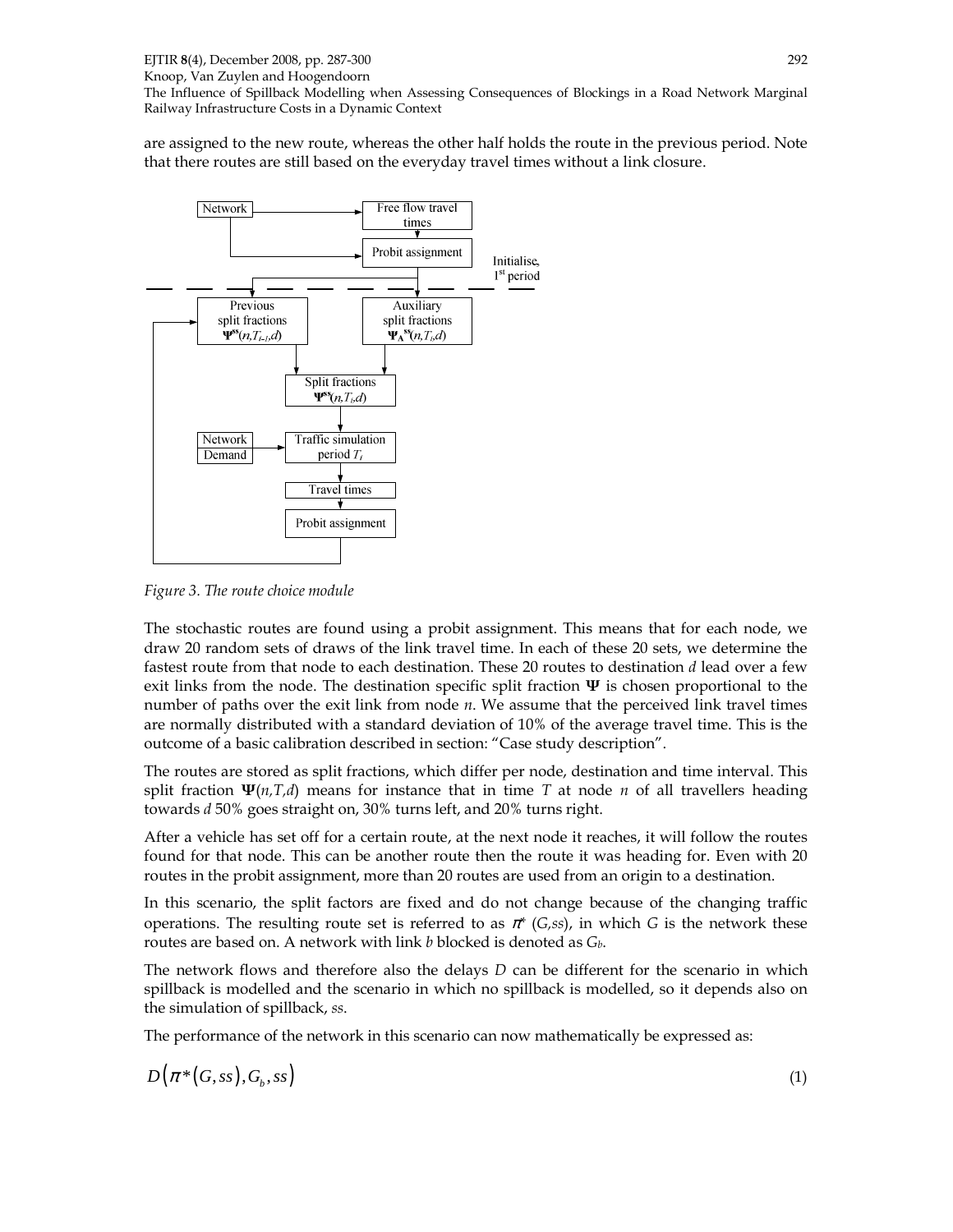EJTIR 8(4), December 2008, pp. 287-300

Knoop, Van Zuylen and Hoogendoorn

The Influence of Spillback Modelling when Assessing Consequences of Blockings in a Road Network Marginal Railway Infrastructure Costs in a Dynamic Context

The most important link  $b^*$  is the link for which the network performance is lowest if it is blocked.

$$
b^* = \underset{b}{\operatorname{argmax}} \left( D\left(\pi^*(G,ss),G_b,ss\right) \right). \tag{2}
$$

In this notation it is assumed that a lower D equals a better performance, which is the case if delay is chosen as indicator. If another performance indicator D were chosen for which a higher value would mean a better performance (e.g., total arrivals),  $b^*$  could be found by minimising D.

#### 3.2.2 Route choice with information provision

The basic principles for the route choice are the same as in the previous situation. We still refer to Figure 3. The travellers' choices are still modelled by the same model. The difference is that the network which is put into the route choice module now is the network with the closure on link b. Consequently, there are also extra queues (caused by this blockings) which are now simulated. The road users adapt their behaviour to information of the new situation with the closure. Therefore, they will also change their routes during the simulated time due to congestion.

Just as in the scenario with fixed routes, routes are chosen based on expected travel time. Routes are updated every time period of 15 minutes based on the congestion, including the congestion caused by the incident. Not all travellers have access to information and some will be unwilling to change their route. Therefore, only a part of the travellers will be assigned to a new route; the other part will choose the old route for the coming period. The path set found in this case, is called  $\pi^*(G_b)$ . It depends on the blocked link b.

As network flows will differ for scenarios with and without spillback, the network performance can also differ dependent on the simulation of spillback.

For this scenario, the network performance function that needs to be evaluated is

$$
D(\pi^*(G_b), G_b, \text{ss}). \tag{3}
$$

This function is calculated for each choice of blocked link  $b$ . The most important link  $b^*$  is:

$$
b^* = \underset{b}{\operatorname{argmax}} \left( D\left(\pi^*(G_b, ss), G_b, ss\right) \right). \tag{4}
$$

This can be translated in terms of a mathematical game between the road users and an evil entity wanting to harm the network performance most. In this game, this link  $b^*$  from equation (4) would be the Stackelberg optimum (see Fudenberg and Tirole (1991)) for an evil entity to block if he was given the opportunity to block one link (and given the users' response). In case of the fixed routes, the travellers do not change routes and they therefore are no players; hence, there is no mathematical game any more and the resulting link  $b^*$  from equation (2) is not a Stackelberg optimum.

# 4. Case study description

We perform a case study on a regional size network with both motorways and underlying roads. A morning peak period from 6.30 to 9.30 is simulated. 468 links with different link properties (capacity, speed limit) and link connections give insight to which properties are relevant for the network impact of a link being blocked. The network we used is the ring road around the city of Rotterdam (around 600.000 inhabitants). A map of the area is given in Figure 4. In the peak period the network it is rather busy. The model is qualitatively calibrated for the normal situation: the capacities, demands and the perception error in route choice are chosen to match the daily congestion. Especially near the motorway junctions, some queues develop, but none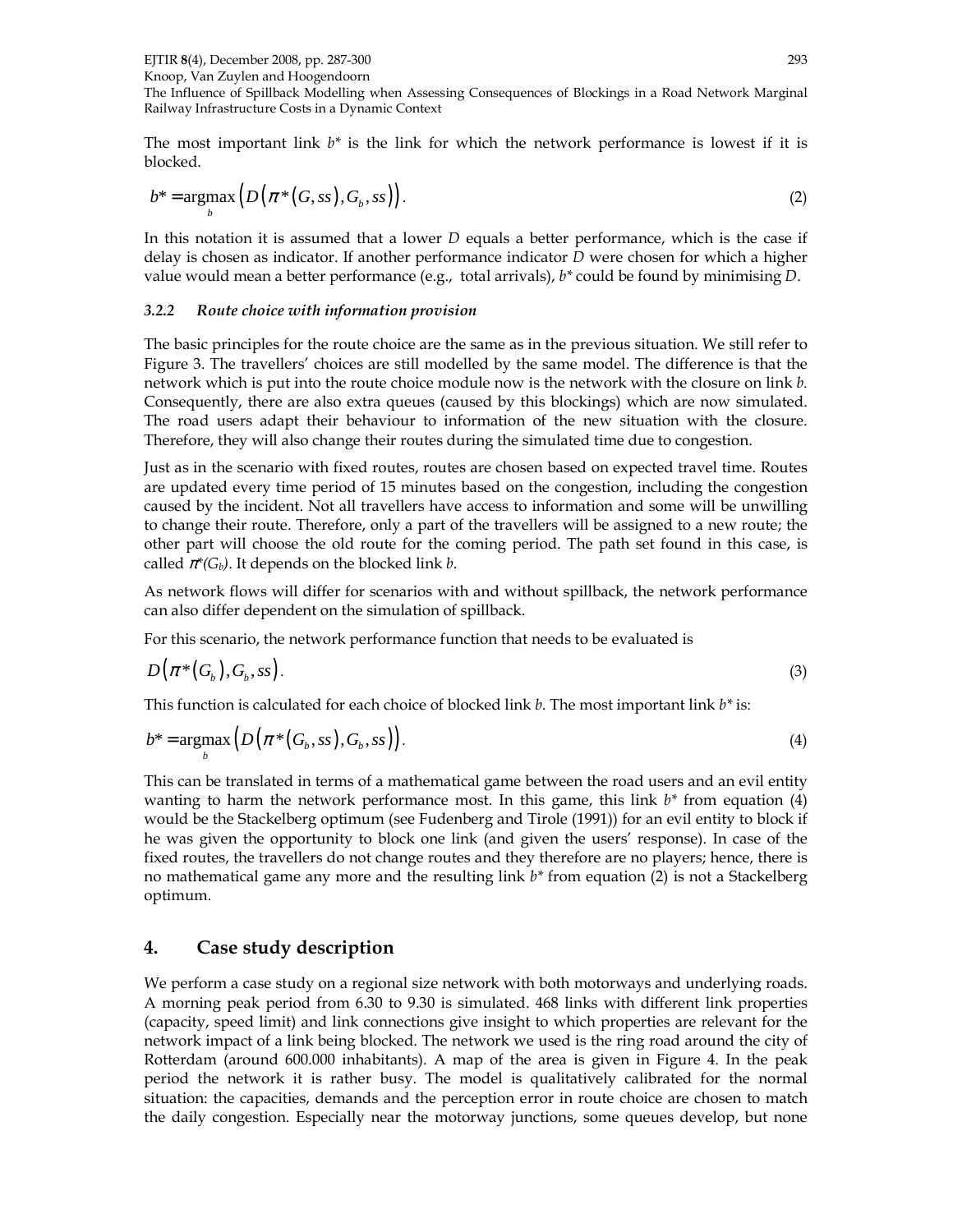The Influence of Spillback Modelling when Assessing Consequences of Blockings in a Road Network Marginal Railway Infrastructure Costs in a Dynamic Context

with a length of more than a few kilometres (less than the distance to the next motorway junction).

There are two approaches for the route choice modelling and two approaches for the traffic flow modelling. The combination gives four different possibilities:

- no spillback modelled, fixed route choice;
- no spillback modelled, route choice with information provision;
- spillback modelled, fixed route choice;
- spillback modelled, route choice with information provision.

In the case study, we compute the consequences of the closure of each link in the network in each of these 4 scenarios. There are 4 different scenarios for which each of the links is sequentially blocked. Each scenario gives 468 total performances, one for each of the blocked links.

The route choice with information provision requires the part of the travellers adapting their routes to be set. If the fraction of people that take a different route is too small, the effect of the information provision cannot be seen. On the other hand, a very large share is unrealistic, see for instance Bogers et al. (2005) which states that users, even when informed, will also stick to their original routes. Furthermore, it needs to be considered that not everyone will get the information. An examination of the most important links would require a careful calibration of the route adaptation of travellers for a specific network. Since the aim of this article is to illustrate the effects of spillback, it suffices to choose an arbitrary level for the part of travellers adapting their route choice. In this article, we use a level of 50% of travellers adapting their routes and 50% of the travellers keeping their routes fixed.

In this article, we choose the total or collective delays as the main performance indicator. This is in line with the route choice which is also only based on travel time. Based on the demand and the free flow travel times, the free flow arrival pattern can be constructed. Any delay in the arrival pattern contributes to the total delay.



Figure 4. The case study area, the ring road around Rotterdam, left to right around 25 km

# 5. Case study results

Figure 5 shows the performance of the network in the different cases. The x-axis shows the delay without spillback modelled and on the y-axis shows the delay with spillback modelled. For each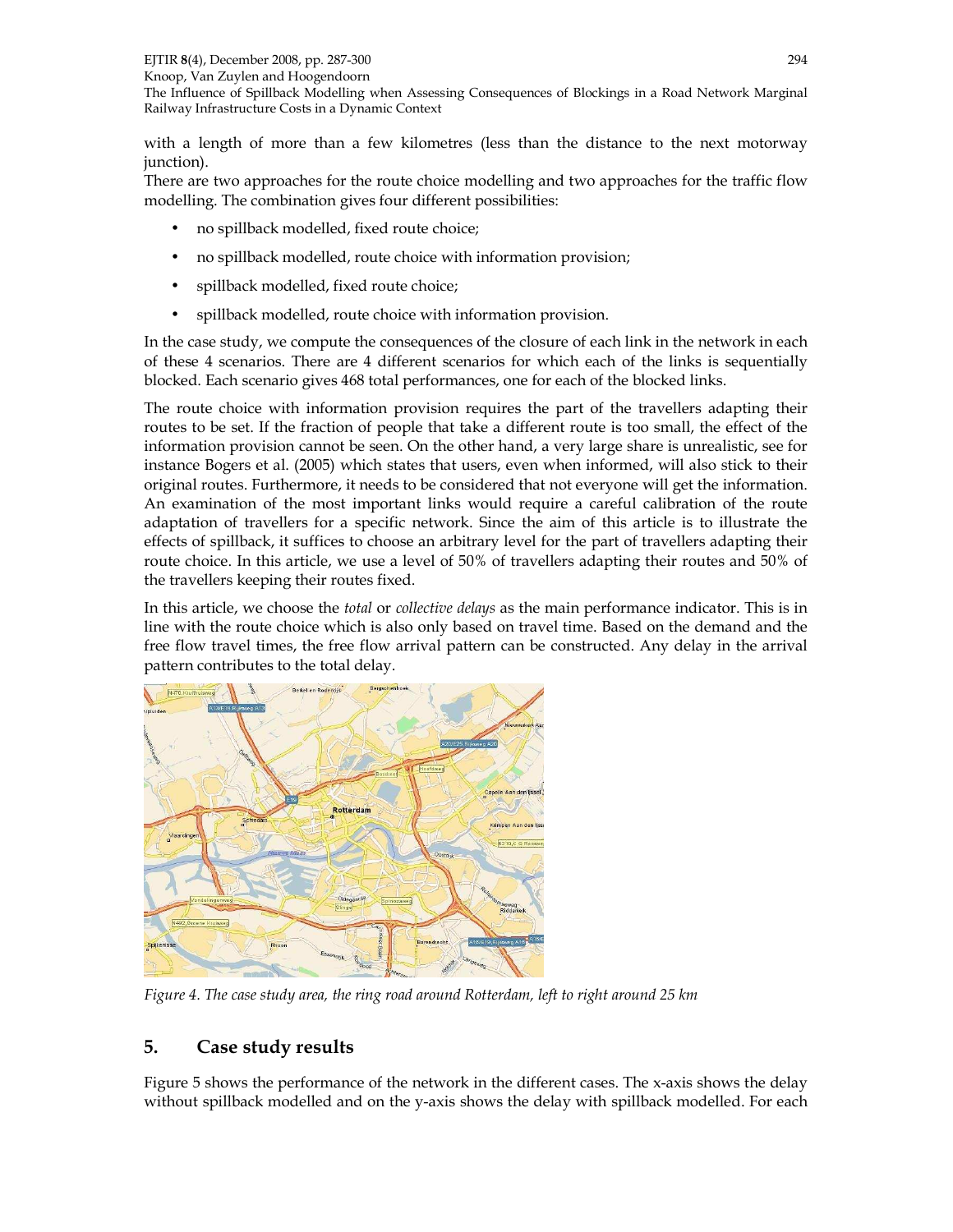closure, we find a delay with and without spillback modelled. This is represented in the graph. This is done for the case with and without path update. We find the delay to be higher if spillback is included: all points lay higher than the line  $x = y$ , as we would expect.

One dot indicates one specific blocked link. We fitted a linear relationship for both the rerouting and for the fixed route case. The correlation shows how well a simulation without spillback can foretell the impact of the closure of a link. For this purpose, we fitted the relationship:

$$
D_{\text{spillback}} = \alpha + \beta D_{\text{no spillback}} \tag{5}
$$

and found parameters in Table 1.



Figure 5. Comparison of the impacts of link closure in scenarios between spillback simulations and nonspillback simulations.

Table 1. The fit parameters for the relationship between the non-spillback performance and the spillback performance

|                | <b>Fixed routes scenario</b>  | Adaptive routes scenario |
|----------------|-------------------------------|--------------------------|
| $\alpha$       | $-1.2$ ( $\pm$ 0.2) E+6 veh h | $-2.7$ (±0.7) E+06 veh h |
| $\beta$        | $6.6 \pm 1$                   | $2.3 \pm 0.3$            |
| R <sup>2</sup> | 0.32                          | 0.33                     |

The regression lines are plotted as dotted lines in Figure 5. The correlation coefficient  $\mathbb{R}^2$  indicates how much of the variance in performance reduction in a spillback case can be explained by the variation in arrivals in the corresponding scenario without spillback. We see that this value is low, around 33%, which can be seen by the large scatter of points in the figure. An important conclusion therefore is that a static, non-spillback simulation cannot be used to identify the links in a road network having the largest impact when struck by an incident.

Furthermore, the factor  $\beta$  is larger than 1. It indicates how much larger the consequences are when spillback is modelled compared to the consequences without spillback modelled. It makes sense that this is higher for the scenario with the fixed paths: in this case, the consequences are underestimated by a factor 6.6 if one uses a non-spillback model compared to a spillback model. In the case of adaptive paths, the underestimation is limited to a factor of 2.3, which is still very substantial.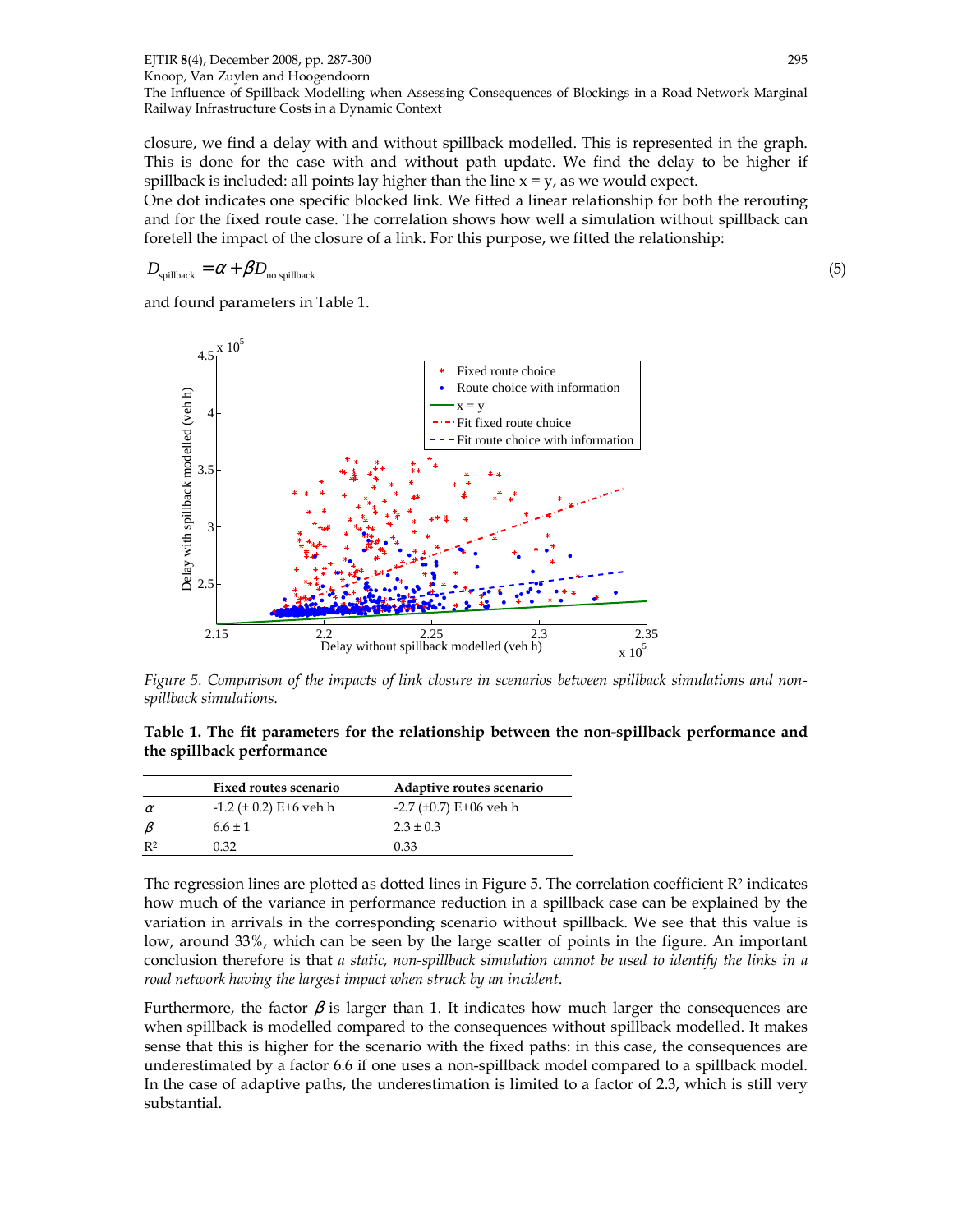Figure 6 shows the impact of closure for the individual links and where these links are located. If a link is red, the impact of closure that link is large. Figure 5 showed that the magnitude of variance of the performance reductions differ among the different scenarios. Therefore, the colour scales in subplots in Figure 6 are not the same. Figure 6 shows the same area as Figure 4.







a) no spillback modelled, fixed route choice b) No spillback modelled, route choice with information provision



c) Spillback modelled, fixed route choice d) Spillback modelled, route choice with information provision

Figure 6. The impact of closure a link. The colour of a link indicates its impact: delays are large when there is a closure on a red link; delays are minor if there is a closure on a green link.

We see that in cases without spillback modelled, the motorways are particularly important for the network performance (the motorways are coloured red). If one of these links is blocked, the performance reduces most. This makes sense, since the motorways are usually the roads that are used most.

Once spillback is included, the motorways appear to be less critical (compared to the average of all links). When travellers are not informed about the routes, the urban roads are important (in case of realistic spillback modelling). Since it is at maximum two lanes wide, the urban link is completely blocked. Even in low intensity traffic, the queue builds up. As the tail propagates through the network, many links are blocked.

When travellers are informed, they will quite early already be rerouted, since the queue starts building up immediately. The most important parts in the network in this scenario are not the urban links (as it was without information); the destination links are now important since people cannot exit since there is no alternative for the exit links, see Li (2008).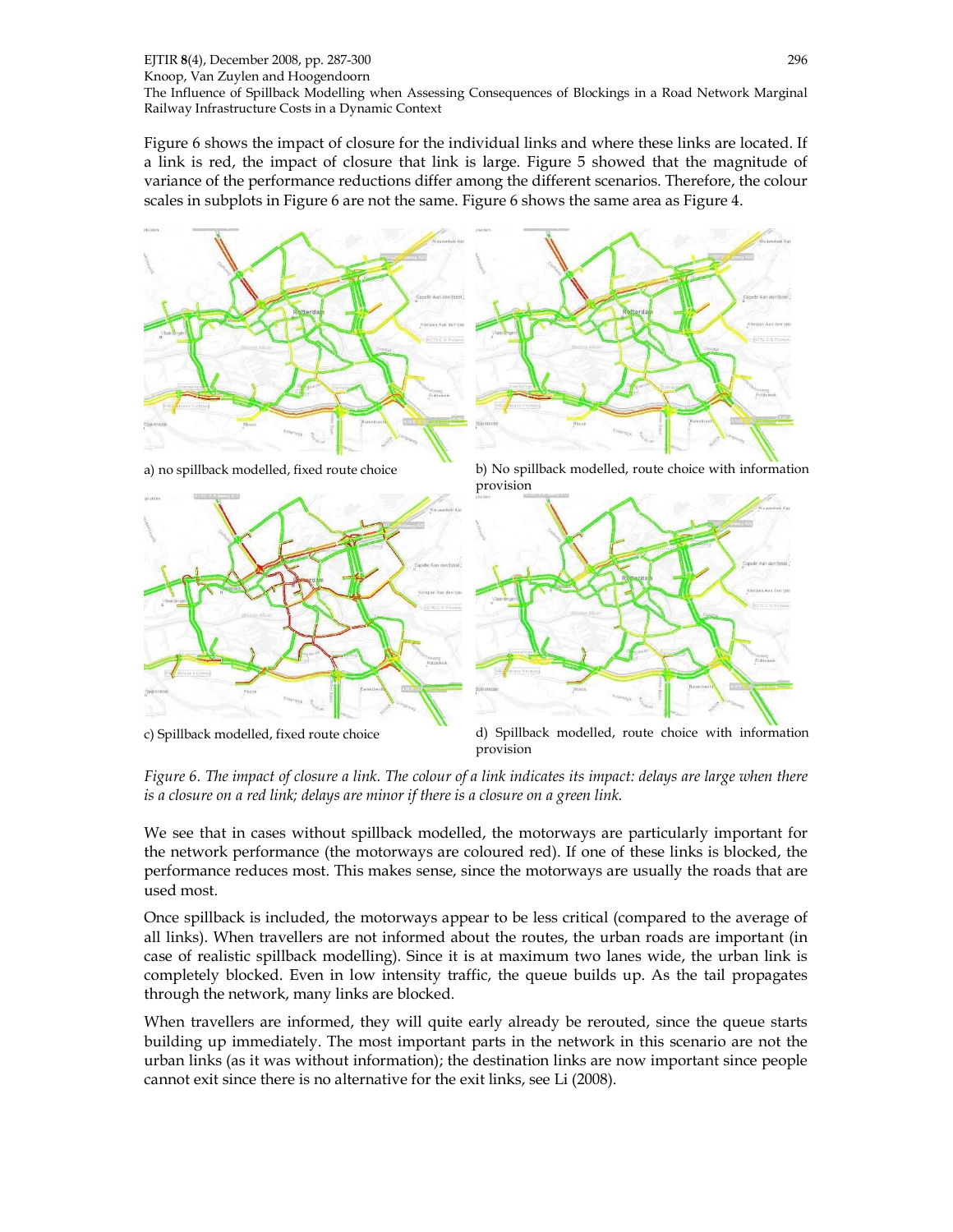EJTIR 8(4), December 2008, pp. 287-300

Knoop, Van Zuylen and Hoogendoorn

The Influence of Spillback Modelling when Assessing Consequences of Blockings in a Road Network Marginal Railway Infrastructure Costs in a Dynamic Context

To show how much performance can be gained by providing information, we computed the relative advantage A of updating the paths:

$$
A(b,ss) = \frac{D(\pi^*(G,ss),G_b,ss) - D(\pi^*(G_b,ss),G_b,ss)}{D(\pi^*(G,ss),G_b,ss)}.
$$
\n(6)

Each blocked link b leads to an advantage. The 468 numbers are ordered and plotted below in Figure 7. So without spillback modelled, this information improves the network performance by at maximum a few percent. When spillback is modelled, the provision of information can improve the network performance much more (in a third of the cases over 10%).



Figure 7. Relative decrease of delay when providing information compared to fixed paths; cumulative distribution for blocking a randomly chosen link

In many cases (i.e., for a large share of the 468 possible locations of an incident), the advantage of route information is in the spillback scenario much larger than in the non-spillback scenario. That could also be derived from Figure 5, which shows a big performance decrease for the spillback scenario without rerouting. If there is rerouting, the performance reduction is much less. The new advices lead people around the bottleneck and hence reduces the delays, but, more important, also reduces the secondary delays (i.e., the delays induced by spillback) considerably.

We also investigated the (relative) performance of the network if a link is blocked. For all 468 possible blocking locations (links), we compute the relative impact of the blocking of a link:

$$
I(\pi, b, ss) = \frac{D(\pi^*, G_b, ss)}{D(\pi^*(G, ss), G, ss)}
$$
\n
$$
(7)
$$

This can be computed for 4 scenarios. Whether spillback is modelled or not influences the numerator and the denominator (ss). The adaptation of paths influences  $\pi^*$  in the numerator: it either becomes  $\pi^*(G_b,ss)$  when adapted, or  $\pi^*(G,ss)$  when not adapted.

The distribution for the impacts I is plotted in Figure 8. The figure shows how well the network performs compared to the case in which no link is blocked.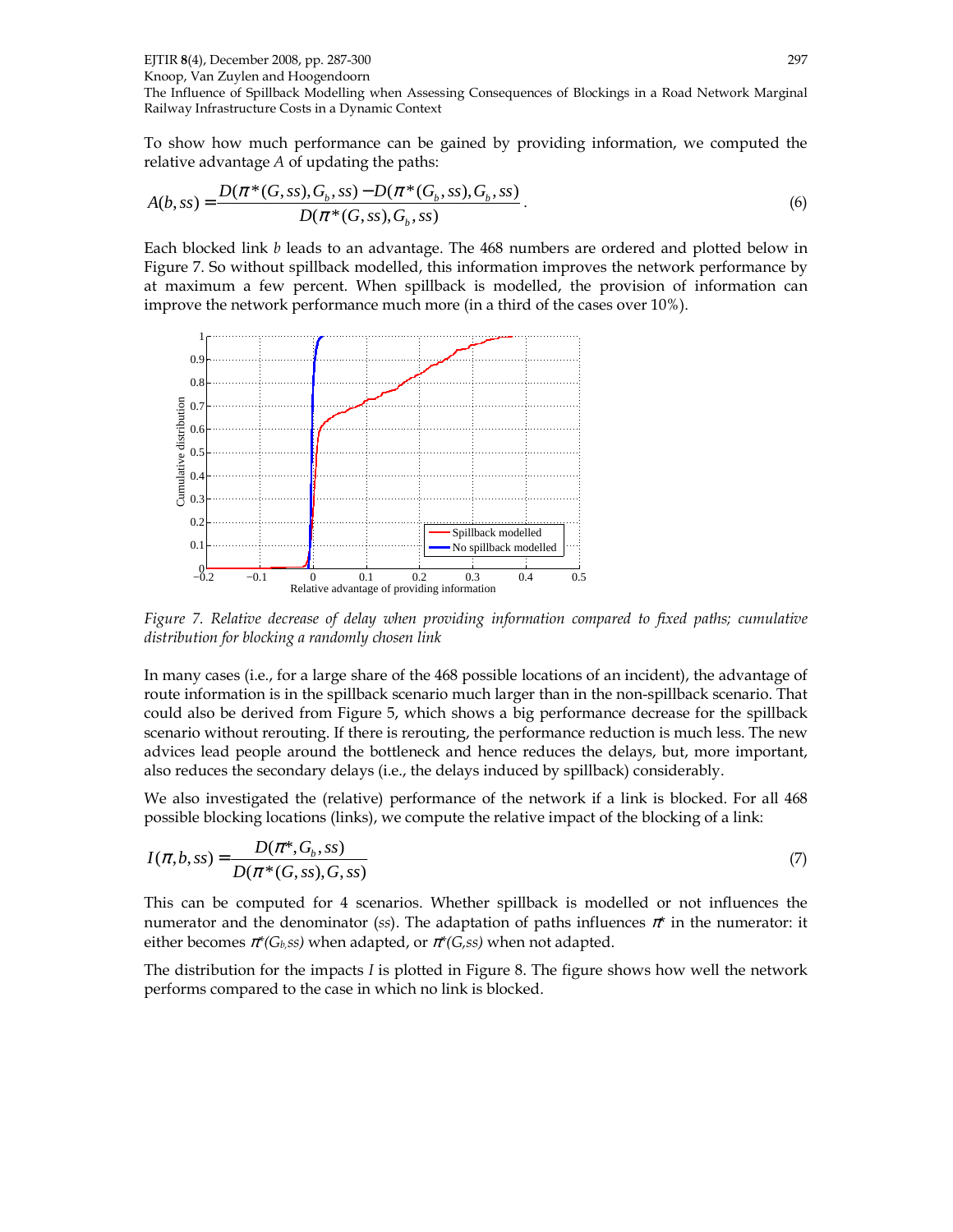Knoop, Van Zuylen and Hoogendoorn The Influence of Spillback Modelling when Assessing Consequences of Blockings in a Road Network Marginal Railway Infrastructure Costs in a Dynamic Context



Figure 8. The distribution of the impact I when blocking a randomly chosen link

From this analysis we conclude that the closure of a link appears of less importance if spillback is not simulated. For both the case with and without rerouting, the robustness is about the same. In none of the cases, the delay increases more than a few percent. If spillback is taken into account, there are more links causing a large performance drop. If paths are updated, the travel time increases by at most 36%, the point where the line "spillback, adapted routes" reaches 1. With fixed routes, the travel times can increase by more than 60% compared to a non-blocking scenario. So, robustness is overestimated if it is assessed by a non-spillback simulator and robustness can be increased by giving proper route information.

# 6. Conclusions and further research

We simulated a morning traffic flow on a real, regional sized, network for which sequentially one of the links was blocked. The traffic simulator had the possibility to simulate both fixed and adaptive choices, and situations with and without spillback: paths could be adapted to the situation or not and, independently, spillback could be switched on and off. This yields four scenarios which have been considered in the simulation study.

An important result is that the links that are considered to be important in terms of their impact on network performance reduction when being blocked differ substantially per scenario. We found that motorways appear to be the most important if spillback is not taken into account. When considering congestion spillback, the impact of a link closure depends on the information given to the drivers, which links are most important. Without dynamic route information, the urban links in the city cause many problems if being blocked; a blocking leads to a total grid lock. If people are informed, the most important links are the links for which there is no route alternative, i.e. the destination links.

The main conclusion of this research is that the links in a network that will cause a major disruption in the network flow operations *cannot be identified by a non-spillback simulator*. Hence, the results of previous studies that have been undertaking using models not incorporating spillback have very limited validity. Only a third of the variations of impact of link blocking in realistic spillback simulations can be derived by performing a simplified, non-spillback simulation. Modelling spillback is also important in assessing robustness of a network. Without spillback being modelled, impact of the closure of one link is much less and therefore the network is considered more robust in a non-spillback simulation program.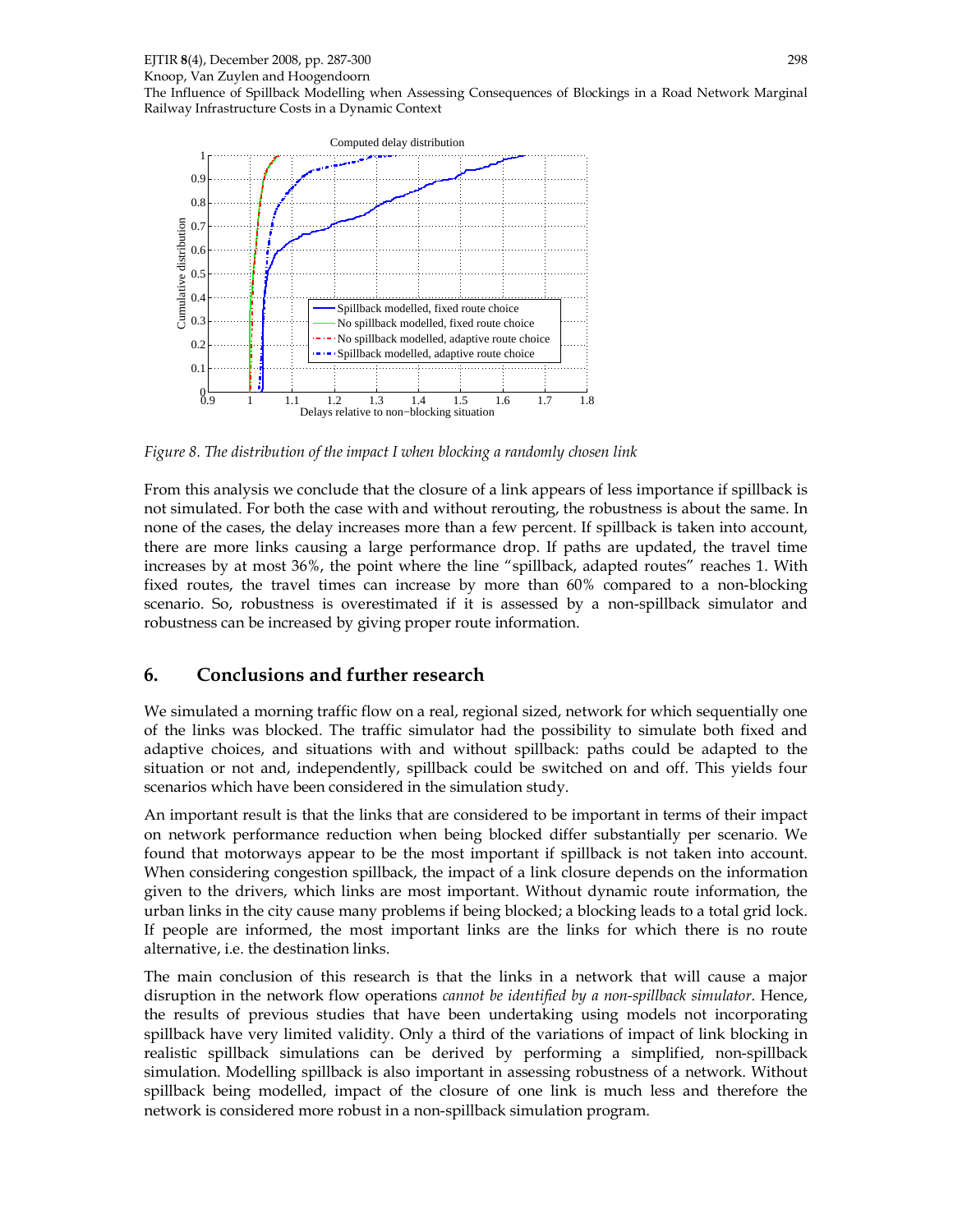EJTIR 8(4), December 2008, pp. 287-300 Knoop, Van Zuylen and Hoogendoorn The Influence of Spillback Modelling when Assessing Consequences of Blockings in a Road Network Marginal Railway Infrastructure Costs in a Dynamic Context 299

Finally, when a non-spillback simulator is used, the advantage of giving route information is highly underestimated. With spillback being modelled, in around 50% of the link closure locations, route information can increase network performance considerably. This shows that for realistic situations, where spillback will indeed occur, network robustness can be increased substantially by informing road users properly.

#### Acknowledgements

This research was supported by the research program Next Generation Infrastructures and the Transport Research Center Delft.

#### References

Rijkswaterstaat Adviesdienst Verkeer en Vervoer (2007). Inventarisatie beleidseffecten incidentmanagement (in Dutch). Rotterdam (English summary).

Bates, J., Polak, J., Jones, P. and Cook, A. (2001). The valuation of reliability for personal travel. Transportation Research Part E: Logistics and Transportation Review, vol. 37, no. 2-3, pp. 191-229.

Bell, M.G.H. (2000). A game theory approach to measure the performance reliability of transport networks. Transportation Research Part B, vol. 34, no. 6, pp. 533-545.

Bell, M.G.H. and Cassir, C. (2002). Risk-adverse user equilibrium traffic assignment: an application of game theory. Transportation Research Part B, vol. 36, pp. 671-681.

Bogers, E.A.I. and Van Zuylen, H.J. (2004). The importance of reliability in route choices in freight transport for various actors on various levels. Proceedings of the European Transport Conference, Strasbourg.

Bogers, E.A.I., Viti, F. and Hoogendoorn, S.P. (2005). Joint Modeling of Advanced Travel Information Service, Habit, and Learning Impacts on Route Choice by Laboratory Simulator Experiments. Transportation Research Record: Journal of the Transportation Research Board, No. 1926, vol., pp. 189-197.

Fudenberg, D. and Tirole, J. (1991). Game Theory, MIT Press.

Godunov, S.K. (1959). A difference scheme for numerical computation of of discontinuous solutions of equations of fluid dynamics. Math. Sb., vol. 47, pp. 271-290.

Jenelius, E., Petersen, T. and Mattsson, L.-G. (2006). Importance and exposure in road network vulnerability analysis. Transportation 7Research Part A: Policy and Practice, vol. 40, no. 7, pp. 537-560.

Knoop, V.L., Hoogendoorn, S.P. and Van Zuylen, H.J. (2005). Approach to Critical Link Analysis of Robustness for Dynamical Road Networks. Proceedings of Traffic & Granular Flow, Berlin.

Knoop, V.L., Hoogendoorn, S.P. and Van Zuylen, H.J. (2007a). Quantification of the impact of spillback modeling in assessing network reliability. Proceedings of 86th annual meeting of the Transportation Research Board, Washington D.C.

Knoop, V.L., Snelder, M. and Van Zuylen, H.J. (2007b). Comparison of Link-Level Robustness Indicators. Proceedings of the Third International Symposium on Transportation Network Reliability (INSTR), Den Haag, the Netherlands.

Kraan, M., Schreuder, M. and Tamminga, G. (2008). Vulnerability of a National Road Network. Proceedings of the 87th Annual Meeting of the Transportation Research Board, January 13-17, 2008, Washington D.C.

Kwon, J., Mauch, M. and Varaiya, P. (2006). The components of congestion: delay from incidents, special events, lane closures, weather, potential ramp metering gain, and excess demand. Proceedings of the 85th annual meeting of the Transportation Research Board, Washington.